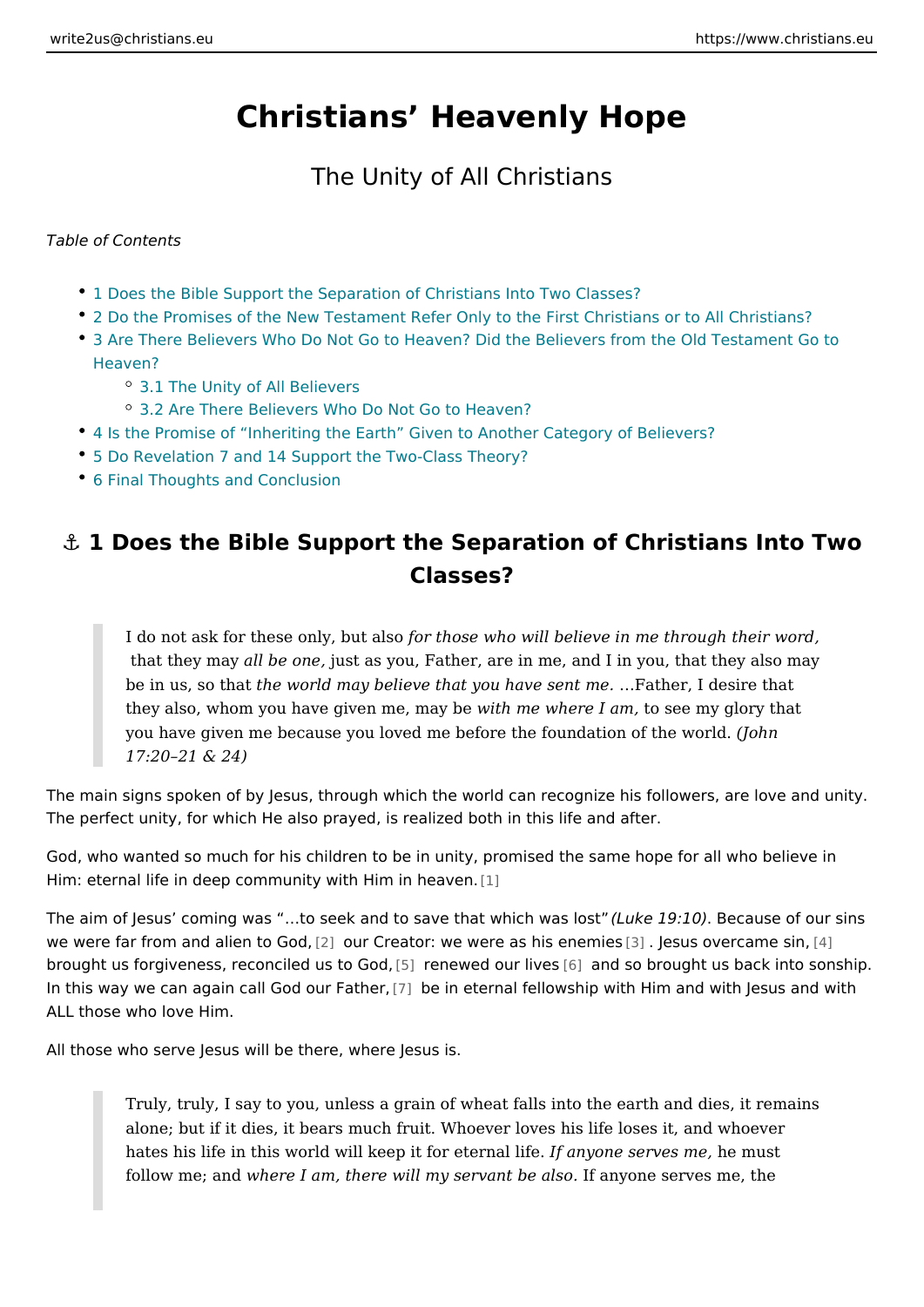Father will honou (John 12:24 26)

In the context of the passage above, Jesus speaks about the suffering that will of of His suffering and obedience. He will bring much fruit through this and will bri obey Him. He also draws a parallel: those who follow Him, should also be ready necessarily physically but first of all spiritually, not to live for themselves), and promise that they will be with Him for ever; as they participated in His suffering his glory as well. SimailTamiotham, d John it is written:

The saying is trustworthy, for: If we have died with him, we will also liv endure, we will also reign  $w(2$ hThmmothy 2:11 12)

Let not your hearts be troubled. Believe in God; Ibnehigy Feathseor isn hnouse are many rooms. If it were not so, would the ahta weget otled pyreeup are a place for you? And if I go and prepare a place for you, I will come again and will t myself, thwahtere I am you may benall you know the way to where I am going Thomas said to him, Lord, we do not know where you are going. How ca way? Jesus said to ahmimthe way, and the truth, and the life. No one com Father except throug(b) or me.  $14:1\;6$ )

Jesus encourages the disciples to have trust in Him, because this is why he cam Father, to prepare a place for us, and to take us with Him into heavenly glory in Him and the Father. His statement about the way shows that this as it those goval hoand want to follow Jesus.

In spite of these clear words from Jesus, the Jehovah s Witnesses teach that the Christians who have diffe[ren](#page-8-0)tohopels:  $s$  (consisting of 144,000 chosen ones) have the other class (a great multitude) have an earthly hope. They can interpret it so clear words of Jesus and the apostles.

Besides the words of Jesus mentioned above (where  $\det b$  is soelewahn by seeary se thing thil and those who will believe the words of the tage other willing will see His glory in its and will share in the \$pamas jubiym), there are a lot of passages in the New Testame about the heavenly hope that Ch[rist](#page-8-0)ian advanches Witnesses interpret these passag referring to the 144,000 chosen ones, or sometimes they simply say, i[t re](#page-8-0)fers to

But let s examine first one of their most important passages, a pillar of their tea

Fear not, little flock, for it is your Father s good pleasure to give you t And the Lord said, Who then is the faithful and wise manager, whom hi over his household, to give them their portion of food at the proper time servant whom his master will find so doing when he comes. Truly, I say set him over all his possessions. But if that servant says to himself, M delayed in coming, and begins to beat the male and female servants, a drink and get drunk, the master of that servant will come on a day when expect him and at an hour he does not know, and will cut him in pieces with the unfaith full the  $12:32,42,46$ )

This passage according  $\alpha$  the emaks about the 144,000 chosen ones who form the Additionally, this passage gives them the basis upon which they demand that the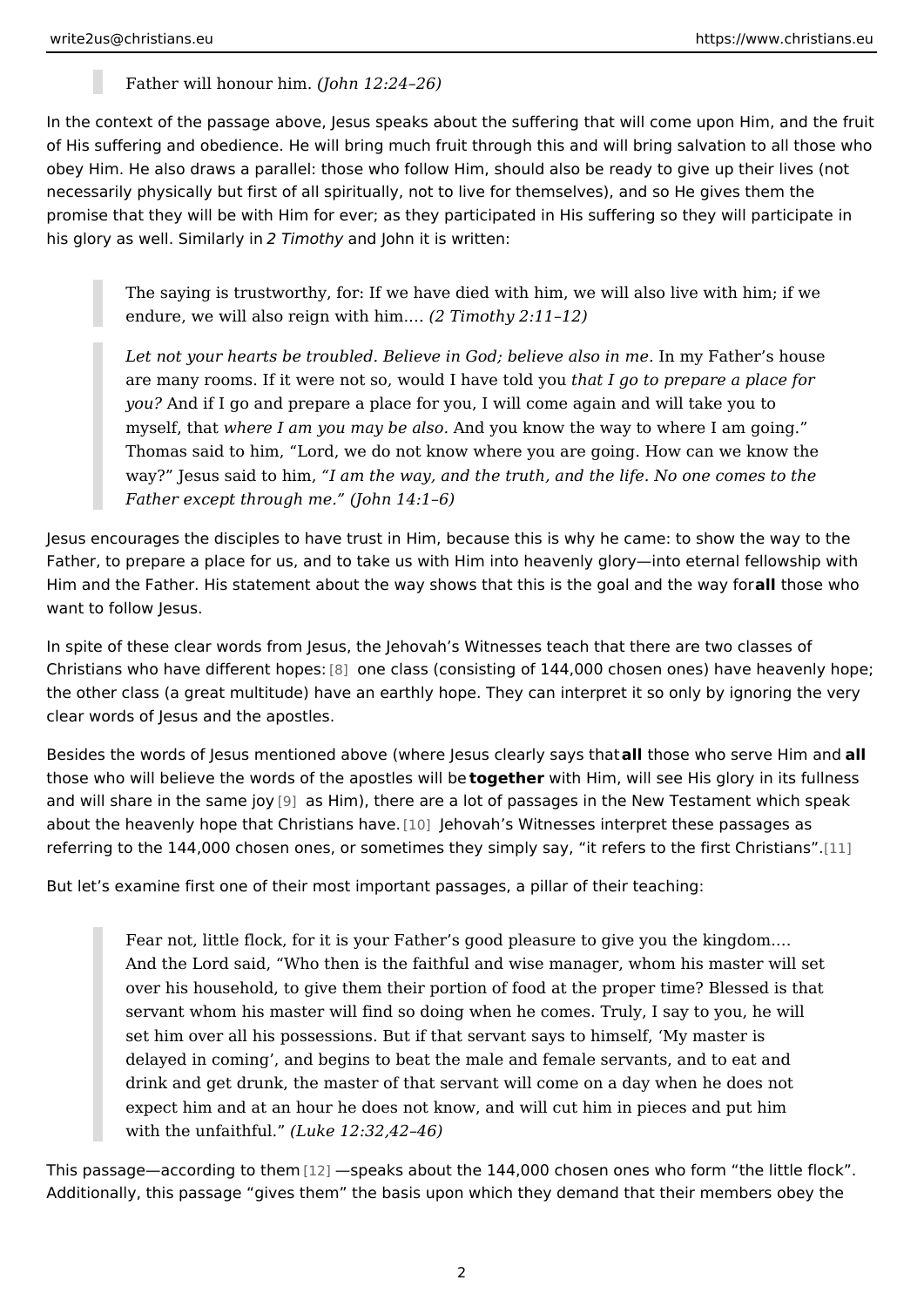<span id="page-2-0"></span>Watchtower Society without question, because it is the faithful servant who gi time to the other servants.

Actually, it is not possible to find a base for such an interpretation from Jesus

If we look at v. 32 in its context, it is obvious that Jesus didn t address these w followers, but they are a part of an encouragement, which is valid for all time fo follow him. The flock is little, not because it consists of only 144,000, but becau walk on the narrow  $3$ way.

Furthermore, a central topic in Jesus teaching is that no one should be smaller be brothers, children of the [sam](#page-8-0)e Father.

In the parables we should not try to attribute a meaning to each detail, as they a expressing certain ideas. This parable has a similar content to the previous one many parables which focus on the aspect of watchfulness, since he wanted to ma by persevering in good and by remaining steadfast in obeying Him can we reach

An additional aspect expressed in this parable is summarized in verses 47 48. E according to the responsibility they received: those who know the will of God the those who do not know the others.

For further examination we shall take a close look at two questions:

# $8$ " 2 Do the Promises of the New Testament Refer Only to Christians or to All Christians?

Jesus came to save mankind, to call all those who long for God s glory. That s w the New Testament was not only written for the first Christians, or for 5144,0000 c promises it contains an lecter ristaianse voe fry time. This fact is plainly visible from some p

John, the apostle, writes about Jesus coming into the world:

He was in the world, and the world was made through him, yet the world him. He came to his own, and his own people did ntoot and to dridm. But receive him, who believed in his name, he gave the right to become child who were born, not of blood nor of the will of the flesh nor of the will o God(John 1:10 13)

Jesus did not come only for His generation, but for everybody (which even the Jehovah s as fact). So, John s statement that those who receive Him recheilnderetheofrigibulto be valid fovery bod who believes in Him.

However, according to Romans 8:12 17, the children of God are led by the Spirit God and fellow heirs with Christ. feW loouw d metrs hef Chorestogether with him in heaven

So then, brothers, we are debtors, not to the flesh, to live according to you live according to the flesh you will die, but if by the Spirit you put deeds of the body, you will live. For all who are led by the Spirit of God For you did not receive the spirit of slavery to fall back into fear, but y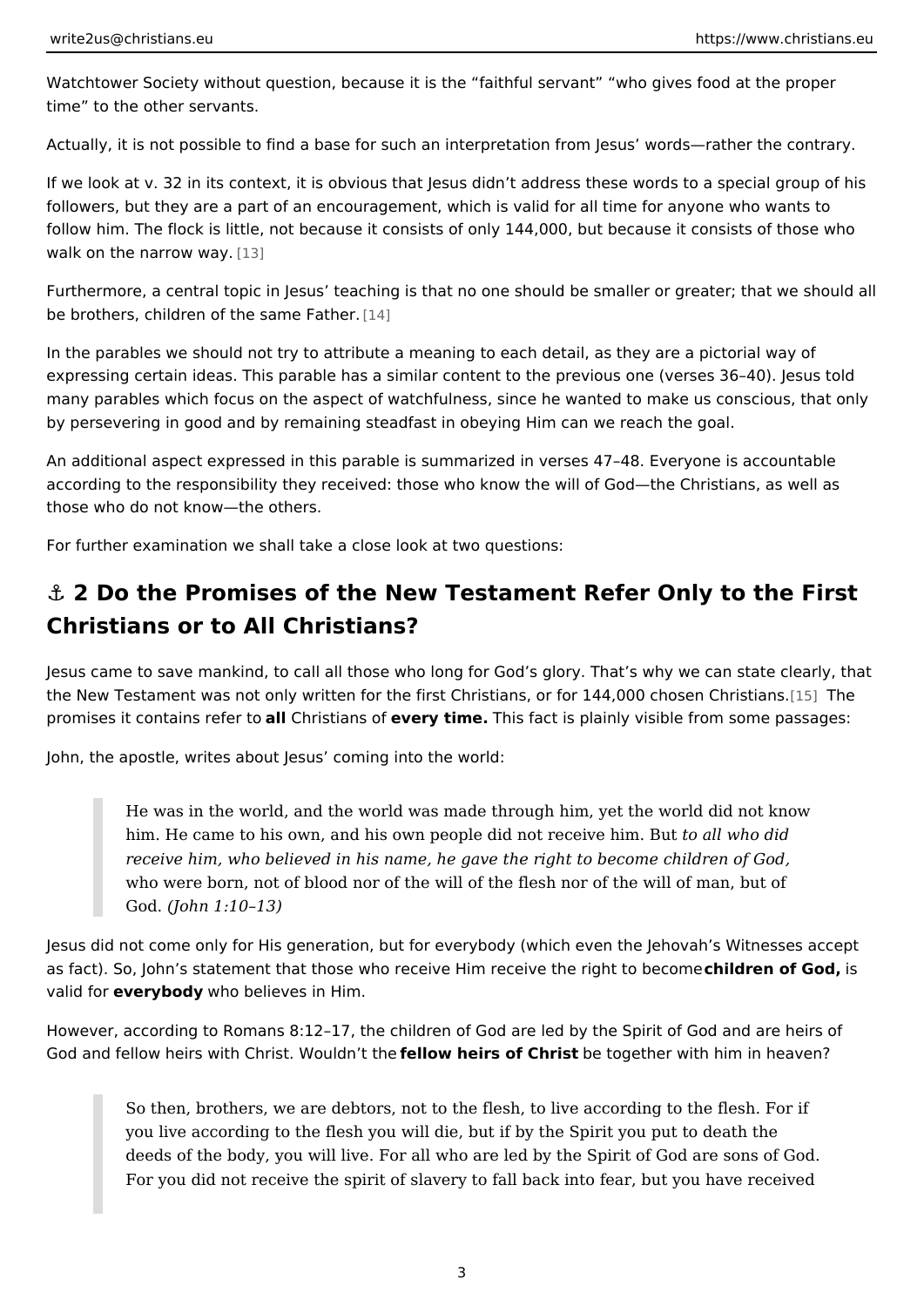<span id="page-3-0"></span>the Spirit of adoption as sons, by whom we cry, Abba! Father! The Spi witness with our spirit that we are child**renchildGend, anned** heirs heirs of God and fellow heirs with rothrid std we suffer with him in order that we ma be glorified with  $R$ ommans 8:12 17)

Similarly, Christians are called the seed of Abraham, heirs of the promises, temple of God and the new Israel (Galatians 3:6 7,16 & 29; Ephesians 2:11 22 Corinthians 3,16 17, etc.). Jehovah s Witnesses claim that all these expressions Christians, for the  $144,0000$  chosen.

In the case of Romans 8:17 we can see that this interpretation is completely wit examine some further cases.

Paul explains in Galatians 3 about the oindsen (birty see dtheof Abraham

&just as Abraham believed God, and it was counted to him as righteous then that it is those of faith who are the sons of Abraham. And the Scri that God would justify the Gentiles by faith, preached the gospel before Abraham, saying, In you shall all the nationtshebre, the hosssee of who S are of faith are blessed along with Abraham, the maniacristation  $9$ )

He says, that the sons of Abrithe me aw believ  $\phi$  vs. 6 7), becaus feolt hoew the faith of Abraham. According to v. 9 they are blessed together with Abraham. They are so faith in Jesus Christ (bei 26) a and rding to the promise). Their faith is the assuran their inheritance (vs. 26 29).

&for in Christ Jesus you are all sons of God, through faith. For as many baptized into Christ have put on Christ. There is neither Jew nor Greek slave nor free, there is no male and female, for you are all one in Chris you are Christ s, then you are Abraham s offspring, heirs according to promise. (Galatians 3:26 29)

So Abraham (an heir of the earthly hope according to the teaching of the Jehova same blessing as all those who believe in Jesus, who are children of God [and he  $\mathbb{I}$ 

In this context we arrive at the point at which we shall examine the second prop

&" 3 Are There Believers Who Do Not Go to Heaven? Did Believers from the Old Testament Go to Heaven?

&" 3.1 The Unity of All Believers

In order to treat this question correctly, we should clear up that the New Testam ofallbelievers, as we can see in the passage above (that all the believers are ble Abraham), or also in other passages:

Luke 13:25 29 shows cleAabring htah mat, Isaac and Jalocog be ther waild hthe propheent ns dall the saved onewill begether in the kingdom of God.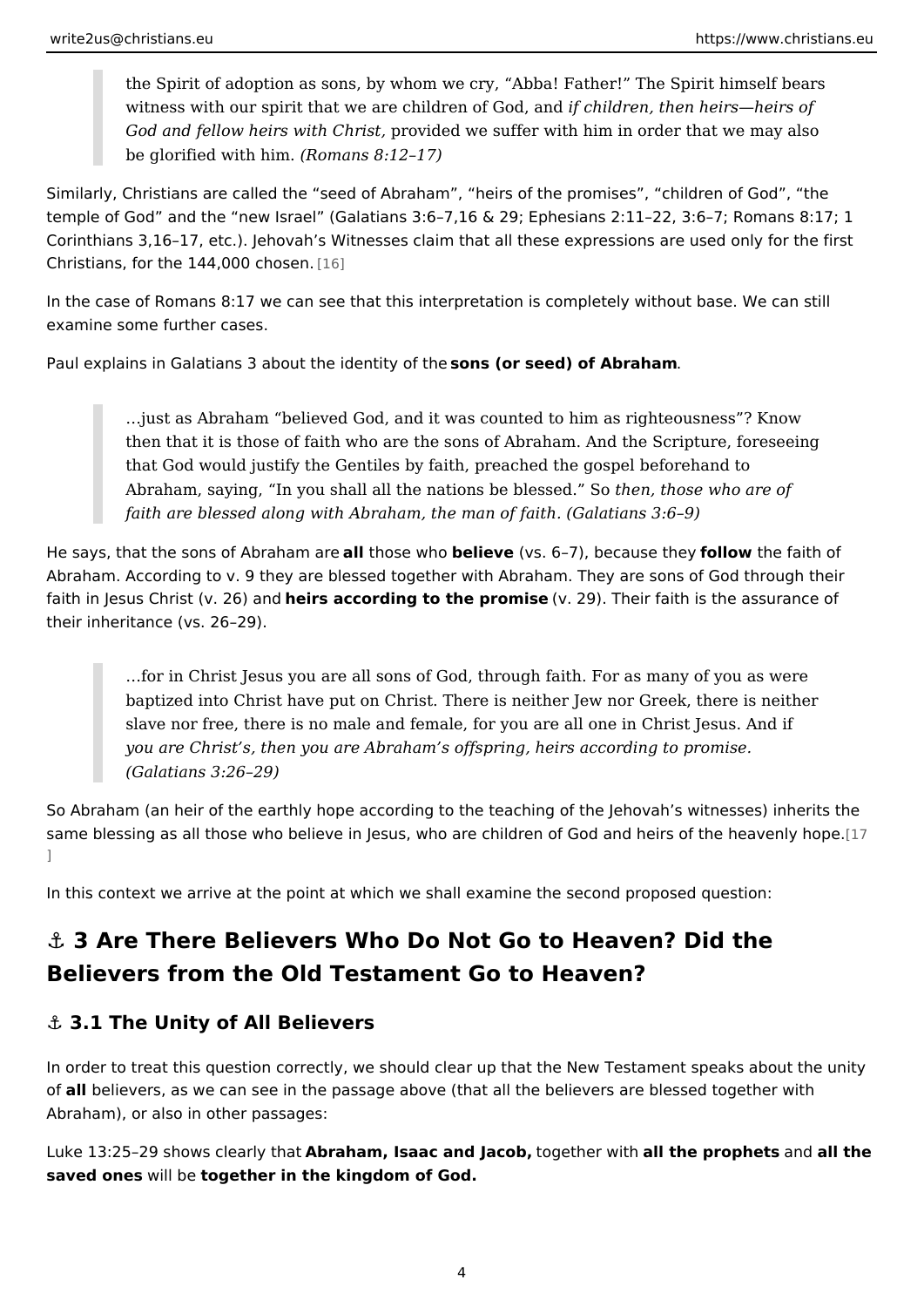<span id="page-4-0"></span>He went on his way through towns and villages, teaching and journeying Jerusalem. And someone saildoto, hwml, those who are saveAdnbeheew? said to them, Strive to enter through the narrow door. For many, I tell enter and will not be able. When once the master of the house has riser door, and you begin to stand outside and to knock at the door, saying, us, then he will answer you, I do not know where you come from. The to say, We ate and drank in your presence, and you taught in our stree say, I tell you, I do not know where you come from. Depart from me, all evil! In that place there will be weeping and gnashing of breaten when y and Isaac and Jacob and all the prophets in the ukiyngud oy mounts eG voets cast out. And people wilfrom east and west, and from north and south, and re table in the kingdom  $\notin \mathbb{G}$  keed. 13:22 29)

Jesus answers the question about the number of those who are being saved. He should take the fight, not only to hear His words, but also to fulfil them. He spe people: those who are not saved, and those who are saved who will sit together Those who come from the east and west and from north and south are mentione that time who rejected Jesus. It includes all those who will accept Jesus.

The New Testament believers even in the view of Jehovah s Witne[sse](#page-8-0)s Heam ceeheav according to this passage, they will enjoy the same fellowship with God as Abrah

It is also expressed in the letter to the HebrewsthethseatmGeogliptrepheeresdame fulldmess those believers who lived in the Old Testament as for those of the time of the New  $11:8$  10, 16, 39  $[20]$ .

The only way to conclude that people in the Old Testament are deprived of their interpret the above-mentioned passages outside of their context.

If Jehovah s Witnesses state, that contrary to these clear statements, the Old To many from among the New Testament believers have another kind of hope an ear provide clear passages for this. Let s examine some of the misinterpreted passa  $p$ urpos $@.1$ 

#### &" 3.2 Are There Believers Who Do Not Go to Heaven?

The first proof in their train of thought is to show that there are believers who d base this idea mainolhyno3n:13b,y taking it to mean that up until the time when Jesus had gone into heaven. Hence, the people in the Old Testament did not go to hea earthly hope.

To find the right explanation of this verse it is helpful to look at the context of

Truly, truly, I say to you, we speak of what we know, and bear witness t seen, but you do not receive our testimony. If I have told you earthly th not believe, how can you believe if I tell you heavenly things? No one h heaven except he who descended from heaven (Jtohhen S3on 16f1 3M)an.

It is emphasized that nobody from among those who live on Earth has gone into

5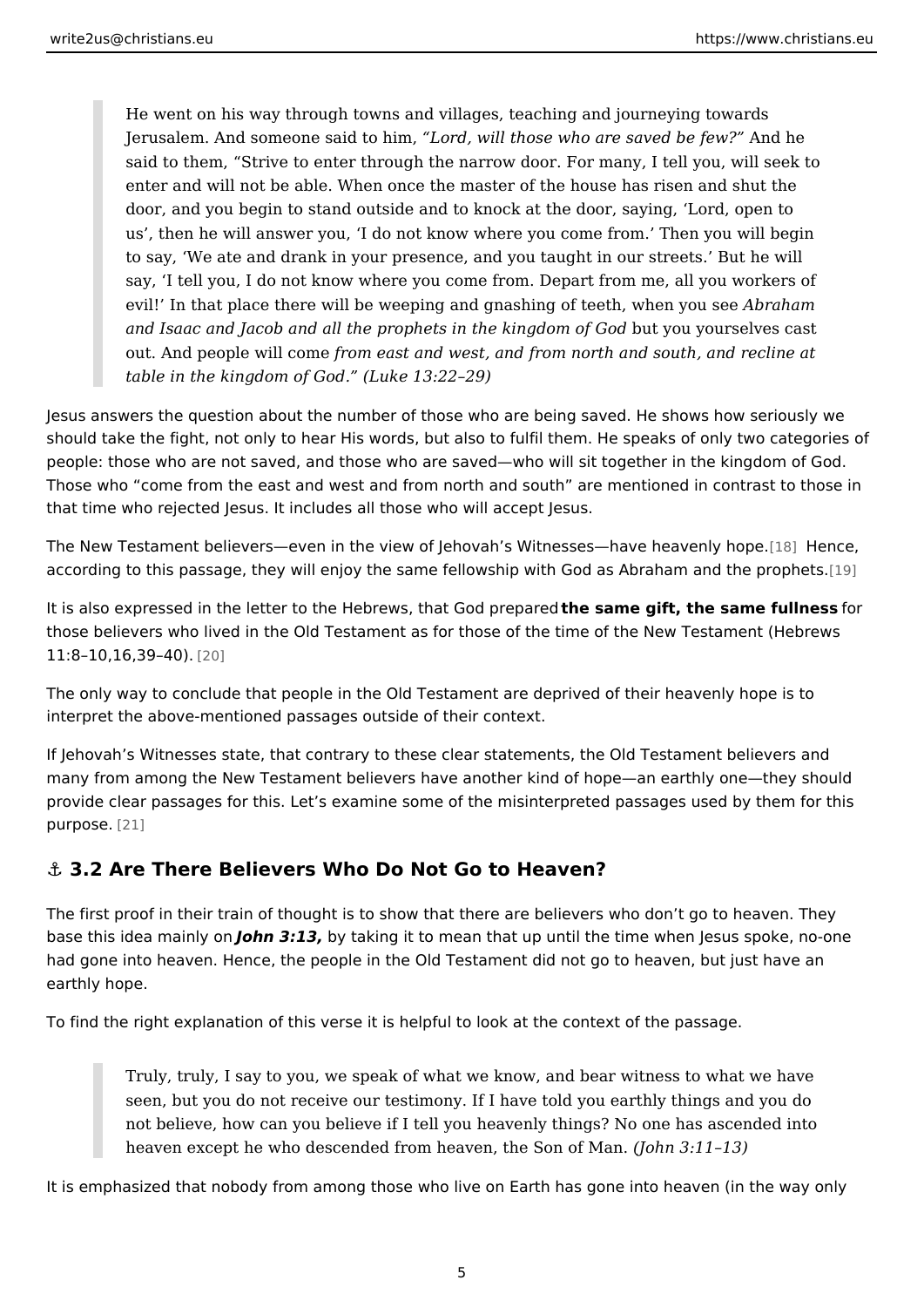J[esu](#page-9-0)s did), so no one can reveal what Jesus Hheass rehvee aolneldy one who has a heaven who came from the presence of the Father from above and has the knowledge and heavenly things and to invite us there. Jesus did not intend to say anything abor

The same idea is also expressed later on in chapter 3:

He who comes from above is above all. He who is of the earth belongs t speaks in an earthly way. He who comes from heaven is above all. He b what he has seen and heard, yet no one receives his testimony. Whoeve testimony sets his seal to this, that God is true. For he whom God has s words of God, for he gives the Spirit wi(thoohunt  $\theta$ n:  $\theta$ als  $\theta$   $\theta$ .

Additionally, the Jehovah s Witnesses take some specific examples of important Testament, claiming that these people are not and [will](#page-9-0) not be in heaven:

a) David Acts 2:34 For David did not ascend to heaven. & )

Again it is help in finding the right explanation of these passages to examine the written.

Men of Israel, hear these words: Jesus of Nazareth, a man attested to y mighty works and wonders and signs that God did through him in your m yourselves know this Jesus, delivered up according to the definite plan and foreknowledge of God, you crucified and killed by the heandd saised wless him up, loosing the pangs of death, because it was not possible for him For David says concerning him, I saw the Lord always before me, for he hand that I may not be shaken; therefore my heart was glad, and my ton my flesh also will dwell in hope. For you will not abandon my soul to Ha Holy One see corruption. You have made known to me the paths of life; me full of gladness with your presence. Brothers, I may say to you with about the patriarch David that he both died and was buried, and his tom this day. Being therefore a prophet, and knowing that God had sworn wi him that he would set one of his descendants on his therpoonlee, he bofuotresaw the resurrection of the Christ, that he was not abandon heid foe blades, nor see corruption. This Jesus God nroaios fed happ, we all are witnesses. Being therefore exalted at the right hand of God, and having received from the promise of the Holy Spirit, he has poured out this that you yourselves a hearing. For David did not ascend into the heavens, but he himself says to my Lord, Sit at my right hand, until I make your enemies your footstool.

Let all the house of Israel therefore know for certain that God has made and Christ, this Jesus whom  $y$   $q$  (A  $ctr$  2:12  $2d$  36)

Peter wants to prove that Jesus resurrection was prophesied and that the Old T be fulfilled in David, since he did not rise in the same way as Jesus did. Only Je grave. This contrast is aimed at highlighting Jesus resurrection, but it does not of David in eternity.

b)  $J \circ \phi \cup \phi$  14:7 15)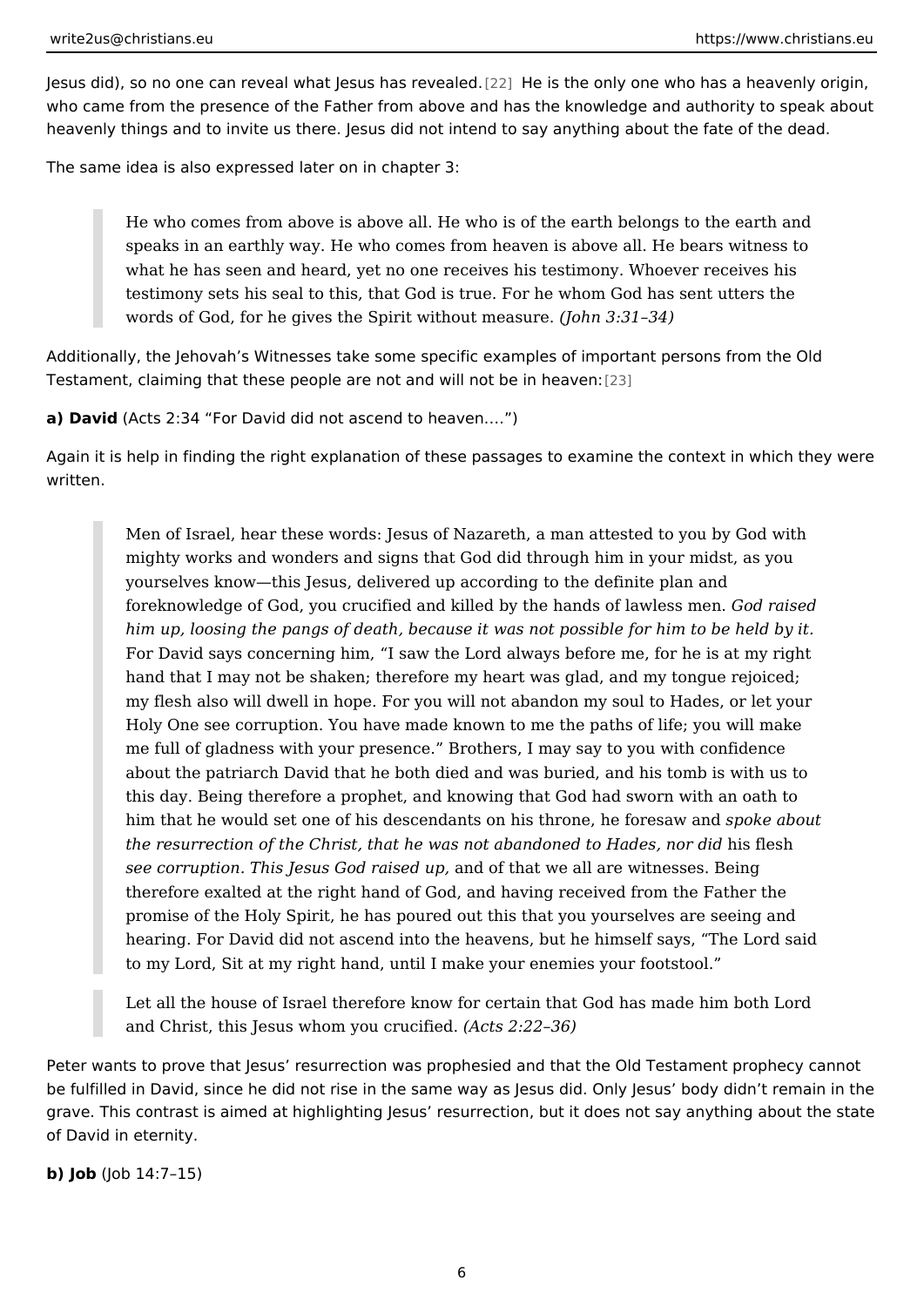<span id="page-6-0"></span>For there is hope for a tree, When it is cut down, that it will sprout aga will not fail. Though its roots grow old in the ground and its stump dies at the scent of water it will flourish and put forth sprigs like a plant. But lies prostrate Man expires, and where is he? As water evaporates from river becomes parched and dried up, So man lies down and does not ris heavens are no longer, he will not awake nor be aroused out of his slee would hide me in Sheol, That You would conceal me until Your wrath ret that You would set a limit for me and remember me! If a man dies, will I the days of my struggle I will wait until my change comes. You will call, answer You; You will long for the work  $(\phi \delta)$  of  $\phi$  and  $\phi$  is.

Job 14:7 15 expresses the hopeless words of a man in suffering; words, which are himself (See Job 19 $[24]$ 5  $[24]$  does not express anything about what is after death, no with the question of Earthly or heavenly hope at all.

c) John the Bap  $(k$  Msatthew 11:11 12)

Truly I say to you, among those born of women there has not arisen any John the Bab Met the one who is least in the kingdom of heaven is great From the day boh the Baptin stil now the kingdom of heaven suffers violene violent men take it b $M$ faotnt $\phi$ e. (Matthew 11:11 12)

Jesus wanted to show the people that the Good News he preaches has a higher s found in the Old Testament. So He expresses in a pictorial way that although Jo prophet, he nevertheless belongs to the Old Testament (being the last prophet o therefore anybody in the Kingdom of God (those who live in the time of the pread good news of Jesus in the New Testament) is greater than him, since they alread  $J e s u$  $2.5$ 

In a similar way by looking at the context it is possible to uncover the misuse of  $w$ ell $26$ 

# &" 4 Is the Promise of Inheriting the Earth Given to Another Category of Believers?

An often-heard argument of Jehovah s Witnesses is that the Bible also speaks al inheriting the Earth, and that this must therefore refer to another category of b case? Jesus spoke about this promise in the sermon on the Mount:

And seeing the multitudes, he went up into a mountain: and when he was disciples came unto him: And he opened his mouth, and Btlæus gletd them, sa are the poor in spirit: for theirs is the kin**g became endf anneea**  $\psi$  **be a**y that mourn: for they shall be comBfloemst send are the meek: for they shall inherit the ear Blessed are they which do hunger and thirst after righteousness: for the Blessed are the merciful: for they shall obtain mercy. Blessed are the p they shall see God. Blessed are the peacemakers: for they shall be call GodBlessed are they which are persecuted for righteousness sake: for kingdom of heaven.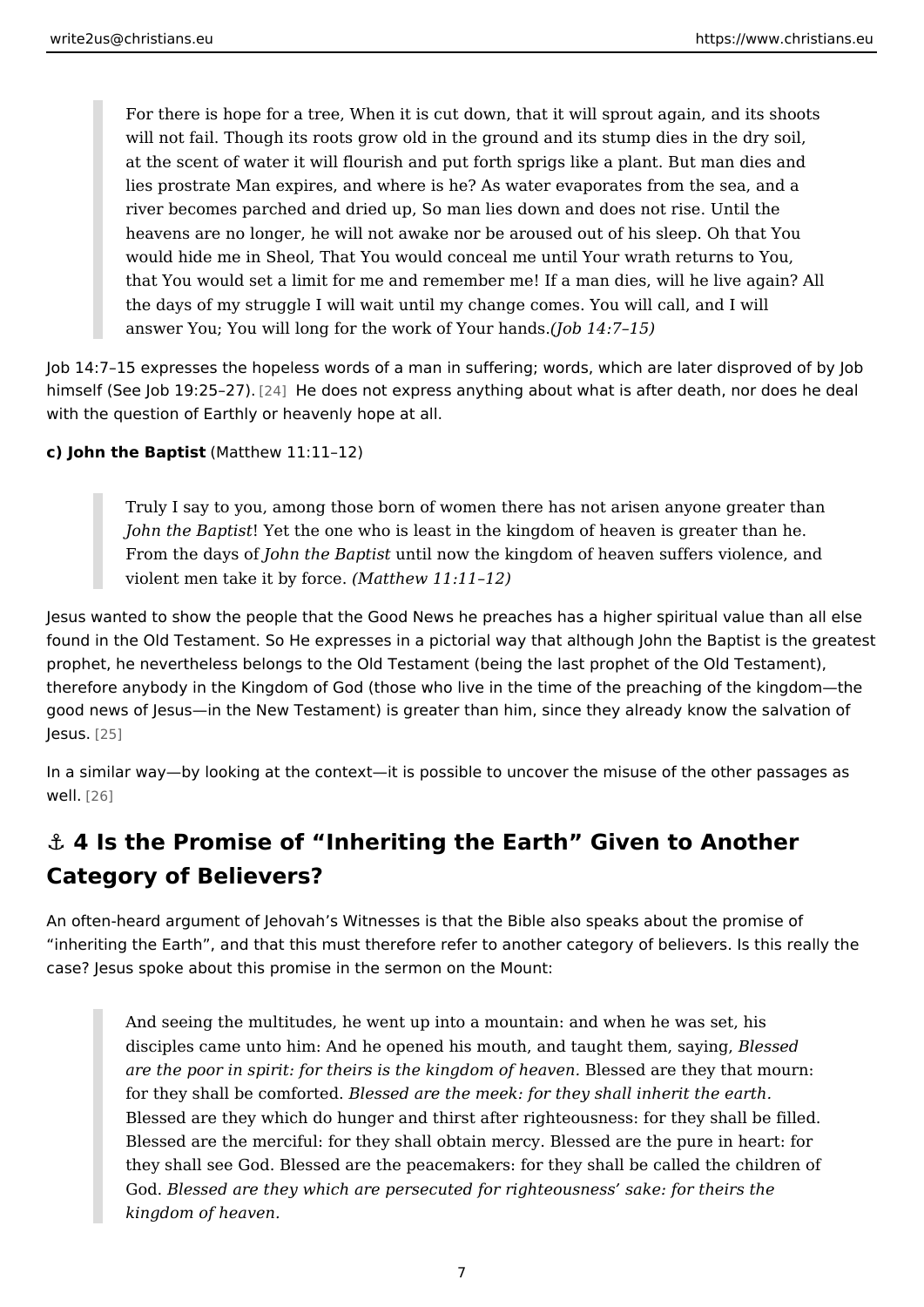<span id="page-7-0"></span>Blessed are ye, when men shall revile you, and  $\phi$  reashes a  $\psi$  eay to manner of evil against you falsely, for my sake. Rejoice, and be exceeding glad reward in heaven: for so persecuted they the prophets which were befor (Matthew 5:1 12)

All the blessings: to inherit the Earth, to receive the kingdom of heaven, to mercy, to see God and to become children of God express the deep joy and f promises to those who seek Him with a pure heart. All the conditions described blessings: to be poor in spirit, to be merciful, to be meek and to hunger an righteousness express this honest and deep longing for God. It is impossible to categories of people and two categories of blessings.

### 5 Do Revelation 7 and 14 Support the Two-Class Theory?

Jehovah s Witnesses say that Revelation 7:1 8 and 14:1 5 speak about those who and 7:9 17 about those who will live in paradise on earth.

The pictorial expressions used in the Book of Revelation are often not easy to u Book is often misused to defend different theories.

In this case there are several contradictions and logical mistakes in the argumentation of the  $\alpha$ Witnesses:

If they understand the tribes from Israel in a symbolic sense (i.e. that they do n Christians, but certain Christians chosen from all nations), then what is the bas number 144,000 literally?  $12x12=144$  is a symbolical number. Likewise a thousa possibly representing fullness.

Both the 144,000 (in Revelation 14:3) and the great multitude (in Chapters 7, 9 and 15 in His temps teal nd in front of the throne  $65$  oGid dis arbitrary to say that 144,000 are and the great multitude on the Earth!).

Those who belong to the great multitude are dressed in white clothes, which is t those who will overcome (Revelation 3:5) together with the certainty of being w (and so the right to enter the heavenly Jerusalem!). Similarly, those who overco God (Revelation 3:12) and will sit on Jesus throne (Revelation 3:21).

There is no hint to show that there were 2 groups of people who overcome, and t would just be dressed in white clothes but would not receive the other promises.

### &" 6 Final Thoughts and Conclusion

As a last passage, we can examine JohnJ e G uts4 d tenc lush neede

I am the good shepherd, and I know My own and My own know Me, even knows Me and I know the Father; and I lay down MyI lhite for the ersheep. sheep, which are not of thmisus folodring them also, and they will hear My vo and they will become one flock with one shepherd.

According to the Jehovah s Witnesses interpretation, the other sheep are not covenant between God and the spiritual Israel, but they are those wha in Theirst an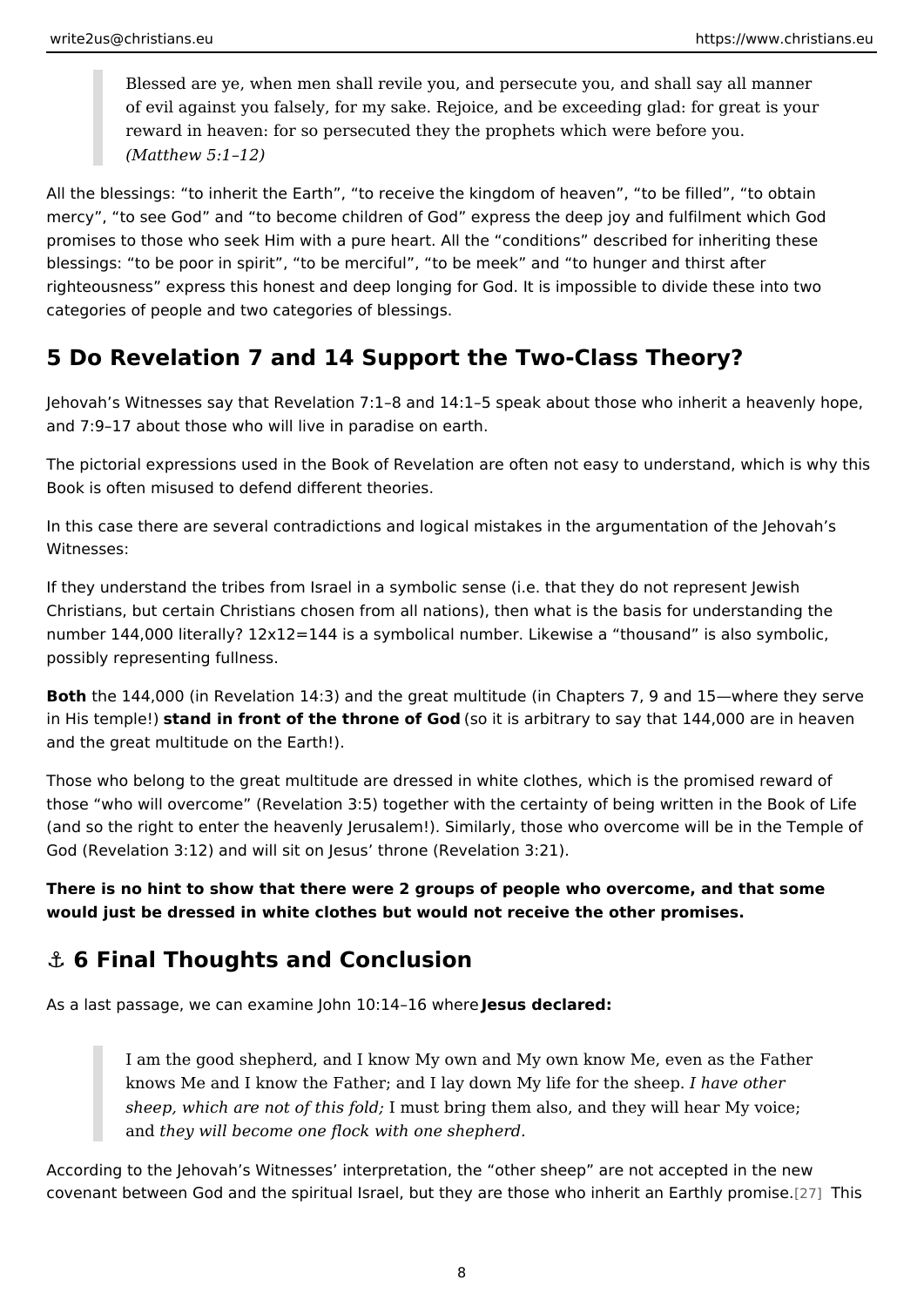<span id="page-8-0"></span>interpretation is in clear contradiction to the last statement in the passage.

That there will be one flock and one shepherd is fundamental to the New Testa Old Testament and also in the time of Jesus, there was enmity between the Jews destroy this enmitty, uamide in one badly those who believe  $2$  in Thos is the mystery of God: that He brings all his children together, giving them the same gift and unit

The Jehovah s Witnesses want to destroy this mystery by saying that the one when the Bible says the two will be one .

#### Your Email\*

Your Message\*

Send

#### Footnotes

- 1. Heaven is the final fulfilment of our faith. It does not belong to the material, visib 53; 2 Corinthians 4:17 18). For now we see in a mirror dimly, but then face to face then I will know fully just as I also have been fully known. (1 Corinthians 13:12). that man lives in eternity in perfect relationship with Him. There we will have the f with Him, our Father, and with all our fellow-believers.
- 2.Ephesians 2:1 3.
- 3.Colossians 1:21.
- 4.Romans 8:3 4.
- 5.Colossians 1:21 23; 2 Corinthians 5:18 21.
- 6.Ephesians 4:20 24; 2 Corinthians 5:17; Galatians 6:15.
- 7.Romans 8:15; John 1:12 13.
- 8. The Government That Will Bring Paradise, 1985, ed. By the Watchtower Bible and pp. 14 15.
- 9.See also Revelation 3:12 21.
- 10.Hebrews 3:1; 10,34; Philippians 3:20; Colossians 1:5; 1 Peter 1:4; 2 Corinthians 5:
- 11. United in Worship of the Only True God, 1983, ed. By the Watchtower Bible and T pp. 111 114.
- 12. The Government That Will Bring Paradise, 1985, ed. By the Watchtower Bible and pp. 14, 25.
- 13.Luke 13:23 24; Matthew 7:13 14.
- 14. Even if there are differences in responsibility among Christians. There are older C and help younger Christians more, but their relationships should be as older and y in a family. Every Christian is responsible for edifying his fellow Christians. 1 Pet
- 15.As Jehovah s Witnesses assert: United in Worship of the Only True God, 1983, ed and Tract Society of New York, p. 111, paragraph 4.
- 16. You can live forever in Paradise on Earth, ed. 1981, Watchtower Society, chapter 17.See the explanation for Romans 8:17 above.
- 18. You can live forever in Paradise on Earth, ed. 1981, Watchtower Society, chapter 19. To recline at the table means, in the Jewish understanding, to be together, to have